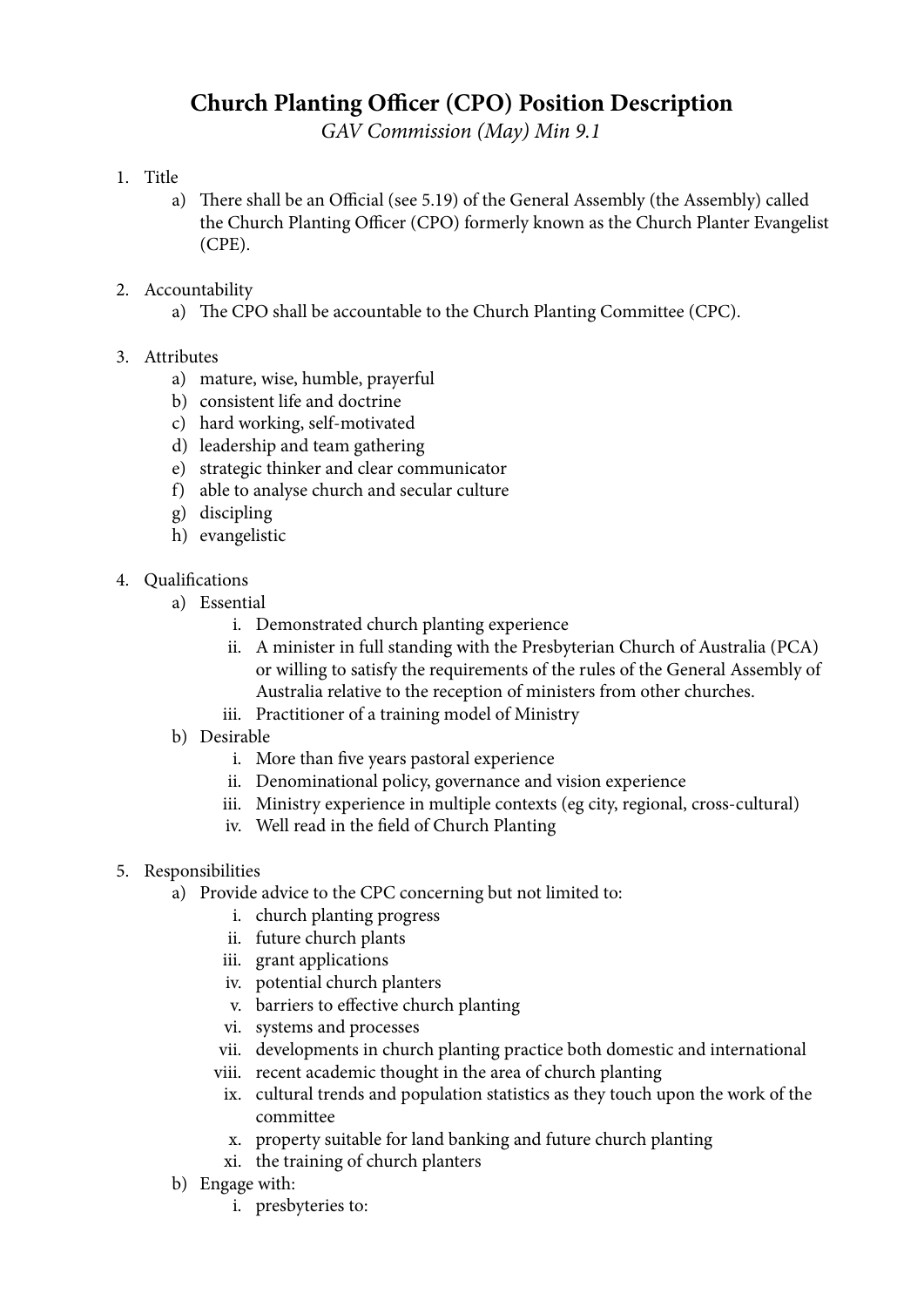- 1. identify potential locations for new congregations
- 2. develop and maintain strategies for the formation of new congregations
- 3. identity suitable property for land banking and church planting
- ii. sessions to:
	- 1. equip the charge to church plant
	- 2. foster a church planting outlook
	- 3. partner with other sessions to work towards church planting
- iii. Assembly committees to:
	- 1. keep church planting on their agendas
	- 2. promote a unified denominational church planting approach
- iv. church officials to:
	- 1. identify areas of mutual understanding and potential cooperation
- c) Produce content for circulation in state and federal church media
- d) Develop and revise
	- i. policies and procedures
	- ii. handbooks and manuals
	- iii. other resources and materials
- e) Be an ambassador for church planting within the denomination
- f) Seek and identify potential church planters from:
	- i. within the PCV
	- ii. interstate presbyterian churches
	- iii. theological colleges
	- iv. church planting and ministry networks
- g) Oversee the ongoing training, coaching and mentoring of church planters
- h) Execute any other CPC directive
- 6. Safe Church Obligations
	- a) The CPO shall:
		- i. at all times hold a current WWCC
		- ii. complete Basic Safe Church Training or equivalent
		- iii. complete Advanced Safe Church Training
		- iv. complete the relevant Safe Church Refresher course annually.
- 7. Denominational Involvement
	- a) The CPO shall:
		- i. have a seat on the presbytery in which he resides.
	- b) The CPO shall not without CPC approval:
		- i. serve on any committee, board, panel or council of the Church
		- ii. serve as Moderator of a Home Mission Charge or Interim Moderator of a vacant charge
		- iii. serve as Presbytery Moderator or Presbytery Clerk
		- iv. serve as Assembly Moderator
		- v. teach at the theological college
- 8. Residence
	- a) The CPO shall have his place of residence within the Melbourne Metropolitan Area.
- 9. Appointment
	- a) The appointment shall be up to full-time (1.0 EFT)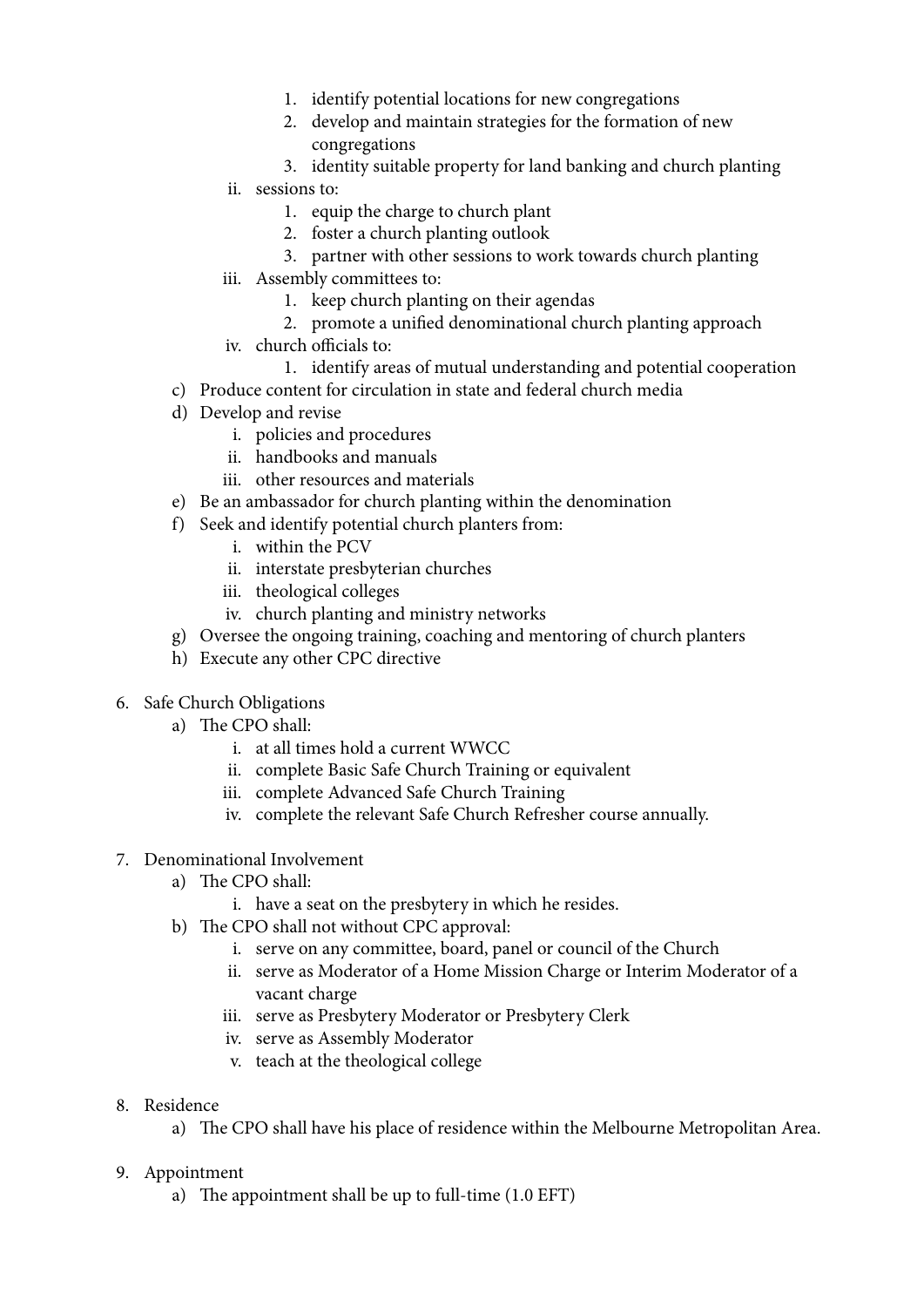- b) The initial appointment shall be for five years.
- c) Subsequent appointments shall be for five years.
- 10. Performance Reviews
	- a) The CPO shall receive annual formative reviews performed by the CPC.
	- b) Prior to any subsequent appointment the CPO shall undergo a summative review performed by the CPC (with external support).
- 11. Termination or Resignation
	- a) The position shall conclude effective 90 days after:
		- i. termination notice is given by the CPC or Assembly.
		- ii. resignation notice is given by the CPO.
	- b) Termination shall be immediate if the CPO ceases to be an Ordained Minister.
- 12. Position Description Changes
	- a) The Assembly may at any time change this position description.
	- b) Prior to each appointment the CPC shall review the CPO position description, and if necessary bring any recommended changes to the attention of the Code and General Administration Committee for consideration before seeking Assembly approval.